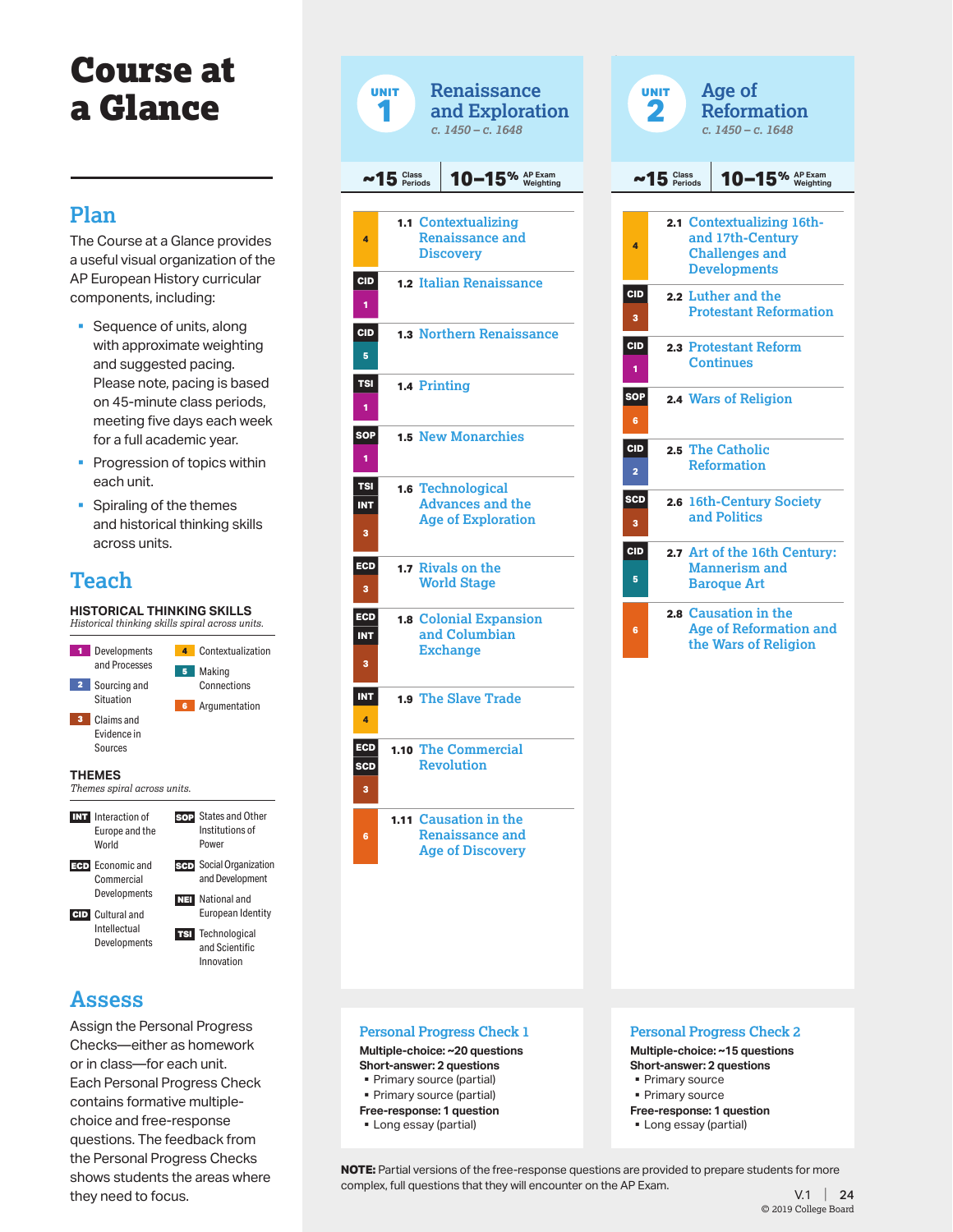



| <b>UNIT</b>                   |                       | <b>Conflict, Crisis,</b><br>and Reaction<br>in the Late<br>18th Century<br>$c. 1648 - c. 1815$ |
|-------------------------------|-----------------------|------------------------------------------------------------------------------------------------|
|                               | $-15$ $Class$ Periods | 10-15% AP Exam                                                                                 |
| $\overline{a}$                |                       | 5.1 Contextualizing<br><b>18th-Century States</b>                                              |
| ECD<br>1                      |                       | 5.2 The Rise of Global<br><b>Markets</b>                                                       |
| <b>SOP</b><br>3               |                       | <b>5.3 Britain's Ascendency</b>                                                                |
| <b>SOP</b><br>3               |                       | <b>5.4 The French Revolution</b>                                                               |
| <b>SCD</b><br>6               |                       | 5.5 The French<br><b>Revolution's Effects</b>                                                  |
| <b>SOP</b><br><b>NEI</b><br>5 |                       | 5.6 Napoleon's Rise,<br><b>Dominance, and Defeat</b>                                           |
| <b>SOP</b><br>3               |                       | 5.7 The Congress of<br><b>Vienna</b>                                                           |
| <b>CID</b><br>4               |                       | 5.8 Romanticism                                                                                |
| 5                             |                       | <b>5.9 Continuity and Change</b><br>in 18th-Century States                                     |

#### **Personal Progress Check 3**

**Multiple-choice: ~20 questions Short-answer: 2 questions** § Primary source

§ Primary source

**Free-response: 1 question**

#### **Personal Progress Check 4**

**Multiple-choice: ~15 questions Short-answer: 2 questions**

- § Primary source
- § Secondary source
- **Free-response: 1 question**
- § Long essay (partial)

#### **Personal Progress Check 5**

**Multiple-choice: ~20 questions Short-answer: 2 questions** § Secondary source

- § No stimulus
- 
- **Free-response: 1 question** § Document-based (partial)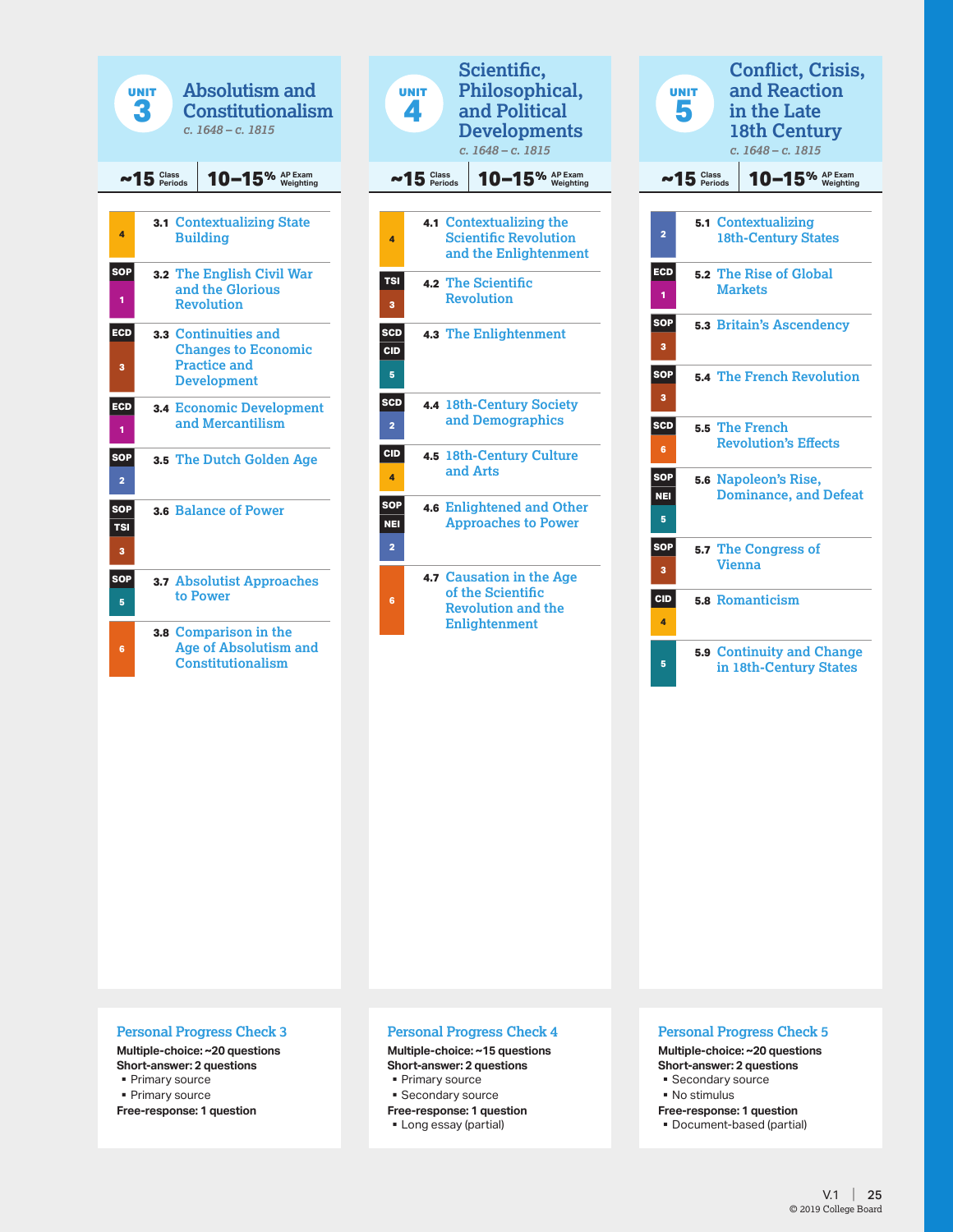|                              | <b>UNIT</b><br>R | <b>Industrialization</b><br>and Its Effects<br>c. 1815 – c. 1914                             |
|------------------------------|------------------|----------------------------------------------------------------------------------------------|
|                              | $~15$ $Class$    | $10-15%$ $\frac{\text{AP Exam}}{\text{Weighting}}$                                           |
| 4                            |                  | <b>6.1 Contextualizing</b><br><b>Industrialization and</b><br><b>Its Origins and Effects</b> |
| ECD<br>1                     |                  | <b>6.2 The Spread of Industry</b><br><b>Throughout Europe</b>                                |
| <b>TSI</b><br>ECD<br>5       |                  | 6.3 Second Wave<br><b>Industrialization and</b><br><b>Its Effects</b>                        |
| <b>SCD</b><br>3              |                  | 6.4 Social Effects of<br>Industrialization                                                   |
| SOP<br>5                     |                  | 6.5 The Concert of<br><b>Europe and European</b><br><b>Conservatism</b>                      |
| <b>SOP</b><br>6              |                  | 6.6 Reactions and<br><b>Revolutions</b>                                                      |
| <b>CID</b><br>$\overline{a}$ |                  | <b>6.7 Ideologies of Change</b><br>and Reform Movements                                      |
| SCD<br>2                     |                  | 6.8 19th-Century Social<br><b>Reform</b>                                                     |
| <b>SOP</b><br>4              | 6.9              | <b>Institutional Responses</b><br>and Reform                                                 |
| 5                            |                  | <b>6.10 Causation in the Age</b><br>of Industrialization                                     |

| 19th-Century<br><b>Perspectives</b><br><b>UNIT</b><br>and Political |                                 |                                                                     |                                                                                                 |  |  |
|---------------------------------------------------------------------|---------------------------------|---------------------------------------------------------------------|-------------------------------------------------------------------------------------------------|--|--|
|                                                                     |                                 |                                                                     | <b>Developments</b><br>$c. 1815 - c. 1914$                                                      |  |  |
|                                                                     | 10-15% AP Exam<br>$~15$ $Class$ |                                                                     |                                                                                                 |  |  |
|                                                                     |                                 |                                                                     |                                                                                                 |  |  |
| 4                                                                   |                                 |                                                                     | 7.1 Contextualizing<br>19th-Century<br><b>Perspectives and</b><br><b>Political Developments</b> |  |  |
| <b>NEI</b><br>5                                                     |                                 |                                                                     | 7.2 Nationalism                                                                                 |  |  |
| <b>NEI</b><br><b>SOP</b><br>$\overline{a}$                          | 7.3                             |                                                                     | <b>National Unification</b><br>and Diplomatic<br>Tensions                                       |  |  |
| <b>TSI</b><br>3                                                     |                                 |                                                                     | 7.4 Darwinism, Social<br><b>Darwinism</b>                                                       |  |  |
| <b>TSI</b><br>5                                                     |                                 | 7.5 The Age of Progress<br>and Modernity                            |                                                                                                 |  |  |
| INT<br><b>TSI</b><br>6                                              | 7.6                             | <b>New Imperialism:</b><br><b>Motivations and</b><br><b>Methods</b> |                                                                                                 |  |  |
| <b>INT</b><br>5                                                     |                                 | <b>Effects</b>                                                      | 7.7 Imperialism's Global                                                                        |  |  |
| <b>CID</b><br>$\overline{\mathbf{c}}$                               | 7.8                             |                                                                     | <b>19th-Century Culture</b><br>and Arts                                                         |  |  |
| 1                                                                   | 7.9                             |                                                                     | <b>Causation in</b><br>19th-Century<br><b>Perspectives and</b><br><b>Political Developments</b> |  |  |

|                                             | <b>UNIT</b><br>Я                                                    |  | 20th-Century<br><b>Global Conflicts</b><br>$c. 1914 - present$                           |
|---------------------------------------------|---------------------------------------------------------------------|--|------------------------------------------------------------------------------------------|
|                                             | $~15$ $Class$<br>$10-15%$ $\frac{\text{AP Exam}}{\text{Weighting}}$ |  |                                                                                          |
| 5                                           |                                                                     |  | 8.1 Contextualizing<br>20th-Century Global<br><b>Conflicts</b>                           |
| <b>SOP</b><br><b>TSI</b><br><b>INT</b><br>4 |                                                                     |  | 8.2 World War I                                                                          |
| <b>SOP</b><br>1                             |                                                                     |  | 8.3 The Russian Revolution<br>and Its Effects                                            |
| SOP<br>з                                    |                                                                     |  | <b>8.4 Versailles Conference</b><br>and Peace Settlement                                 |
| ECD<br>3                                    |                                                                     |  | 8.5 Global Economic Crisis                                                               |
| SOP<br>ECD<br>$\overline{\mathbf{c}}$       |                                                                     |  | 8.6 Fascism and<br><b>Totalitarianism</b>                                                |
| SOP<br>5                                    | 8.7                                                                 |  | <b>Europe During the</b><br><b>Interwar Period</b>                                       |
| TSI<br>4                                    |                                                                     |  | 8.8 World War II                                                                         |
| <b>NEI</b><br>3                             |                                                                     |  | 8.9 The Holocaust                                                                        |
| <b>CID</b><br>6                             |                                                                     |  | 8.10 20th-Century Cultural,<br><b>Intellectual</b> , and<br><b>Artistic Developments</b> |
| 6                                           | 8.11                                                                |  | <b>Continuity and</b><br><b>Changes in an Age of</b><br><b>Global Conflict</b>           |

#### **Personal Progress Check 6**

#### **Multiple-choice: ~25 questions**

**Short-answer: 2 questions**

- § No stimulus
- § Primary source
- **Free-response: 1 question**
- Document-based (partial)

#### **Personal Progress Check 7**

#### **Multiple-choice: ~20 questions**

#### **Short-answer: 2 questions**

- § Secondary source
- § No stimulus
- **Free-response: 1 question** ■ Document-based

#### **Personal Progress Check 8**

#### **Multiple-choice: ~25 questions Short-answer: 2 questions**

- § No stimulus
- § Primary source
- **Free-response: 1 question**
- Long essay